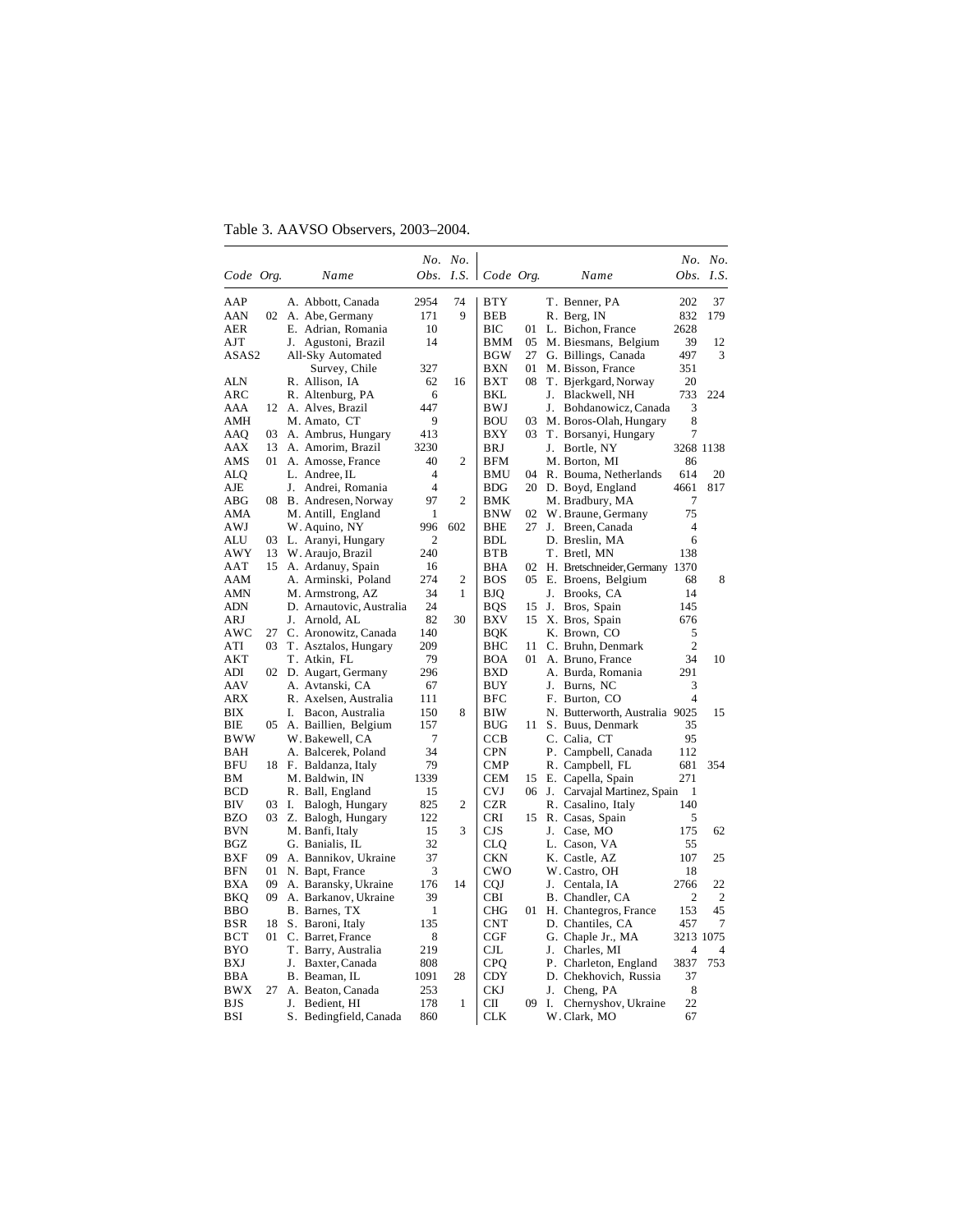Table 3. AAVSO Observers, 2003–2004, cont.

|              |      |                                 |             | No. No.          |            |     |                          |                | No. No. |
|--------------|------|---------------------------------|-------------|------------------|------------|-----|--------------------------|----------------|---------|
| Code         |      | Name                            |             | <i>Obs. I.S.</i> | Code       |     | Name                     | Obs.           | LS.     |
| CWP          |      | W. Clarke, CA                   | 61          |                  | DRL        |     | S. Dirocco, OH           | 26             |         |
| CJX          |      | J. Cliff, Canada                | 1           |                  | <b>DVQ</b> | 03  | V. Dobos, Hungary        | 3              |         |
| $_{\rm CGY}$ |      | T. Climent Garcia, Spain        | 70          | 37               | <b>DST</b> |     | S. Dodder, AZ            | 11             |         |
| <b>CPS</b>   | 05   | P. Cloesen, Belgium             | 1240        | 30               | <b>DPL</b> |     | P. Dombrowski, CT        | 1              |         |
| <b>CRX</b>   |      | R. Cnota, Poland                | 294         |                  | <b>GDB</b> | 03  | G. Domeny, Hungary       | 71             |         |
| CSN          |      | S. Coberly, IL                  | 11          |                  | DEH        |     | E. Donaghy, PR           | 3              |         |
| CLF          |      | L. Cohen, MA                    | 18          | 3                | <b>DSN</b> |     | S. Donnell, CO           | 13             |         |
| $_{\rm CGX}$ |      | G. Cole, NV                     | 7           |                  | <b>DLX</b> |     | 03 L. Dorogi, Hungary    | 37             |         |
| CME          | 18   | E. Colombo, Italy               | 425         |                  | DRI        |     | R. Doxtater, AL          | 70             |         |
| CMG          | 04   | G. Comello, Netherlands         | 5565        | 398              | <b>DYU</b> | 09  | Y. Dulitch, Ukraine      | 29             |         |
| <b>CPO</b>   |      | P. Conde, Australia             | 243         |                  | DMO        | 01  | M. Dumont, France        | 368            |         |
| <b>CXA</b>   |      | A. Cook, CA                     | 122         |                  | DAO        |     | A. Dutton, Australia     | 88             |         |
| $_{\rm COO}$ |      | L. Cook, CA                     | 62994 40735 |                  | <b>DKS</b> |     | S. Dvorak, FL            | 7607           | 162     |
| CК           |      | S. Cook, NM                     | 3           |                  | <b>DGP</b> |     | G. Dyck, MA              | 2132 1156      |         |
| <b>CWT</b>   |      | W. Cooney, LA                   | 3           | 3                | EEZ        |     | E. Eggleston, TX         | $\overline{2}$ |         |
| <b>COM</b>   | 10   | T. Cooper, South Africa         |             |                  | <b>EMA</b> |     | M. Eichenberger,         |                |         |
| <b>CUA</b>   |      | A. Corlan, Romania              | 1974        | 611              |            |     | Switzerland              | 49             |         |
| <b>CXR</b>   |      | R. Corlan, Romania              | 2012        | 636              | <b>EPE</b> | 01  | P. Enskonatus, Germany   | 269            |         |
| <b>CDV</b>   |      | D. Cornell, IL                  | 75          | 36               | <b>EJO</b> | 03  | J. Erdei, Hungary        | 327            | 4       |
| CLZ          | 01 - | L. Corp, France                 | 15          |                  | EWK        |     | K. Ewing, FL             | 6              |         |
| CAI          |      | A. Correia, Portugal            | 3482        |                  | <b>FTB</b> |     | T. Fabjan, Slovenia      | 355            |         |
| CTO          | 05   | T. Corstjens, Belgium           | 58          | 1                | FBO        |     | B. Fain, MT              | 48             | 1       |
| CUJ          |      | Costa, MD<br>J.                 | 16          |                  | FSU        |     | S. Fanutti, Canada       | 253            |         |
| <b>CNQ</b>   |      | N. Costa, Portugal              | 7           |                  | FAJ        | 03  | A. Fejes, Hungary        | 138            |         |
| COV          |      | V. Coulehan, NY                 | 364         |                  | <b>FKJ</b> | 03  | J. Fekete, Hungary       | 1951           | 10      |
| <b>CWD</b>   |      | D. Cowall, MD                   | 9           | 1                | FJP        | 15  | J.<br>Felip, Spain       | 11             |         |
| COW          |      | H. Coward, TX                   | 29          |                  | <b>FMQ</b> |     | M. Fiaschi, Italy        | 5              | 5       |
| <b>CDN</b>   |      | D. Cowles, LA                   | 60          |                  | FRF        | 03  | R. Fidrich, Hungary      | 83             |         |
| CR           | 14   | T. Cragg, Australia             | 1208        | 312              | FSJ        | 01  | J. Fis, France           | 86             |         |
| <b>CFY</b>   |      | Craig, MA<br>J.                 | 5           |                  | FCI        |     | C. Fleming, Canada       | $\overline{4}$ |         |
| CTX          |      | T. Crawford, OR                 | 656         | 337              | FMU        | 15  | M. Flores, Spain         | 6              |         |
| CRR          |      | R. Crumrine, NY                 | 33          |                  | <b>FLE</b> |     | L. Florin, Romania       | 131            | 1       |
| CGB          | 03   | G. Cseri, Hungary               | 7           |                  | <b>FSE</b> | 18  | S. Foglia, Italy         | 823            |         |
| CTI          | 03.  | T. Csorgei, Hungary             | 701         |                  | <b>FFC</b> | 03. | F. Foldesi, Hungary      | 20             | 2       |
| CSM          | 03   | M. Csukas, Romania              | 1699        | 5                | <b>FJQ</b> |     | J. Foster, CA            | 359            | 355     |
| CCO          | 06   | C. Cubillo Rubiato, Spain       | 3           |                  | FXJ        |     | J.<br>Fox, MN            | 183            |         |
| CKB          |      | B. Cudnik, TX                   | 926         | 24               | <b>FRB</b> |     | B. Frank, CA             | $\overline{4}$ |         |
| <b>CBS</b>   |      | 03 B. Czegledi, Hungary         | 43          |                  | <b>FBN</b> | 10  | B. Fraser, South Africa  | 233            |         |
| DRQ          |      | R. Dannenberg, CA               | 10          |                  | <b>FML</b> | 04  | C. Fridlund, Netherlands | 36             |         |
| DAM          | 06   | A. Darriba Martinez, Spain      | 60          | 26               | FAA        | 18  | A. Frosina, Italy        | 8              |         |
| <b>DMP</b>   |      | M. Dasgupta, India              | 10          |                  | <b>FMG</b> |     | G. Fugman, NE            | 132            | 6       |
| <b>DJS</b>   |      | 20 J. Day, England              | 382         |                  | GBZ        | 21  | O. Gabzo, Israel         | 140            |         |
| DPP          |      | 05 P. De Ponthiere, Belgium 197 |             | 66               | GHT        | 27  | G. Gaherty, Canada       | 288            | 1       |
| <b>DVA</b>   |      | D. Del Valle, PR                | 11          |                  | GMO        |     | M. Gainer, PA            | 49             |         |
| DFR          |      | F. Dempsey, Canada              | 6           |                  | GKV        | 27  | K. Gallant, Canada       | 5              |         |
| DAT          |      | A. Derdzikowski, Poland         | 122         |                  | GAA        |     | P. Garey, IL             | 6              |         |
| DAA          | 03   | A. Derekas, Hungary             | 7           |                  | GTY        | 09  | T. Garkusha, Ukraine     | 13             |         |
| <b>DNO</b>   |      | O. Deren, Poland                | 798         |                  | GPG        |     | P. Garossino, TX         | 4              | 4       |
| <b>DDD</b>   |      | D. Dickinson, AZ                | 26          |                  | GBL        |     | B. Gary, AZ              | 1125           | 623     |
| <b>DHN</b>   | 02   | H. Diederich, Germany           | 66          | 16               | GKI        |     | K. Geary, Ireland        | 128            |         |
| <b>DPA</b>   | 05   | A. Diepvens, Belgium            | 3243        | 278              | GAI        | 03  | A. Gecse, Hungary        | 1              |         |
| <b>DRG</b>   |      | R. Diethelm, Switzerland        | 95          | 79               | <b>GCP</b> |     | 02 C. Gerber, Germany    | 121            |         |
| DAP          | 07   | A. Diez Gago, Spain             | 9           |                  | <b>GHS</b> |     | H. Gerner, WI            | 163            |         |
| <b>DLA</b>   |      | A. Dill, KS                     | 642         | 163              | GMJ        | 10  | M. Geyser, South Africa  | 3              |         |
| DIL          |      | W. Dillon, TX                   | 113         | 76               | GAO        |     | A. Giambersio, Italy     | 1              |         |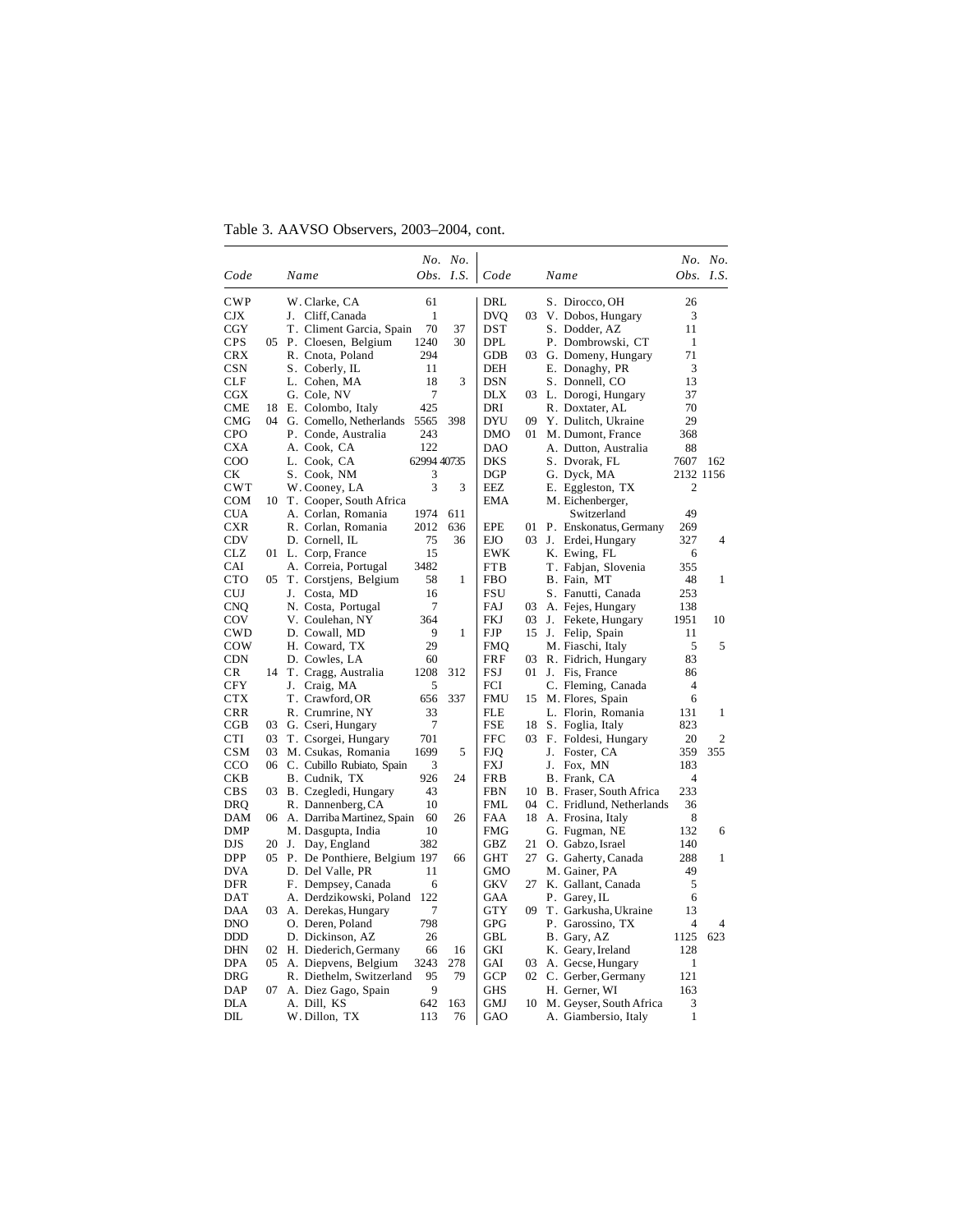Table 3. AAVSO Observers, 2003–2004, cont.

|            |    |                                 |      | No. No.        |            |    |                                |                | No. No. |
|------------|----|---------------------------------|------|----------------|------------|----|--------------------------------|----------------|---------|
| Code       |    | Name                            | Obs. | I.S.           | Code       |    | Name                           | Obs.           | LS.     |
| GGU        | 04 | G. Gilein, Netherlands          | 942  | 25             | HJX        | 13 | J. Hodar Munoz, Brazil         | 13             |         |
| GVN        |    | V. Giovannone, NY               | 23   |                | <b>HWD</b> |    | W. Hodgson, Australia          | 70             |         |
| <b>GMY</b> |    | M. Glennon, Ireland             | 127  |                | HDF        |    | D. Hohman, NY                  | 132            | 76      |
| GFT        |    | F. Gobet, France                | 145  |                | <b>HBA</b> | 02 | A. Holbe, Germany              | 15             |         |
| GFB        |    | W. Goff, CA                     | 532  | 95             | <b>HZJ</b> |    | J. Holtz, PA                   | 237            | 1       |
| GSH        | 09 | A. Golovin, Ukraine             | 5    |                | HOO        | 04 | G. Hoogeveen, Netherlands 1065 |                |         |
| GPJ        |    | P. Gonzales, CA                 | 95   | 15             | HJZ        |    | J. Horne, CA                   | 74             | 59      |
| <b>GZN</b> | 07 | A. Gonzalez Herrera, Spain 1086 |      |                | HDU        |    | D. Hurdis, RI                  | 118            | 6       |
| GAQ        |    | A. Goossen, NY                  | 59   |                | <b>HUR</b> | 20 | G. Hurst, England              | 2245           | 275     |
| GDE        | 10 | D. Gordon, South Africa         | 3    |                | HUZ        | 27 | R. Huziak, Canada              | 4591           | 235     |
| GKA        |    | K. Graham, IL                   | 1629 | 940            | ILЕ        | 03 | E. Illes, Hungary              | 520            |         |
| GRL        |    | 08 B. Granslo, Norway           | 967  | 25             | <b>IPA</b> |    | 12 P. Ingrassia, Argentina     | 750            |         |
| GMZ        |    | M. Graziani, Italy              | 149  | 82             | ICA        |    | C. Ionut, Romania              | 5              |         |
| GVD        |    | 16 V. Grigorenko, Russia        | 392  |                | <b>ITM</b> | 17 | T. Itkonen, Finland            | 204            | 197     |
| GBI        |    | B. Grim, UT                     | 38   |                | <b>IVM</b> | 16 | V. Ivanov, Russia              | 385            |         |
| GLO        |    | L. Groves, IL                   | 1    |                | IGE        |    | G. Iwaszek, NM                 | 30             |         |
| GCO        |    | C. Gualdoni, Italy              |      | 2983 1948      | JMA        |    | M. Jacquesson, France          | 121            | 6       |
| GIG        | 09 | Guletsky, Ukraine<br>Ι.         | 47   |                | <b>JTP</b> | 01 | P. Jacquet, France             | 157            | 9       |
| GMU        |    | M. Gundy, GA                    | 19   | 13             | JAT        | 03 | T. Jakabfi, Hungary            | 27             |         |
| GUN        | 01 | $J_{-}$<br>Gunther, France      | 2460 | 477            | JM         |    | R. James, NM                   | 12020 6192     |         |
| <b>GGX</b> | 04 | G. Guzman, France               | 105  | 27             | JSC        |    | S. Jamieson, WI                | 624            |         |
| <b>HCS</b> | 03 | C. Hadhazi, Hungary             | 3053 | 17             | JKK        | 11 | K. Jensen, Norway              | 142            |         |
| HTY        |    | T. Hager, CT                    | 17   | 1              | <b>JLR</b> |    | R. Jepeal, CT                  | 1712           |         |
| HK         |    | E. Halbach, CO                  | 259  | 7              | JGE        | 06 | G. Jiminez, Spain              | 27             |         |
| <b>HHD</b> |    | D. Hall, TX                     | 4    |                | <b>JOG</b> |    | G. Johnson, MD                 | 124            | 1       |
| <b>HMG</b> | 03 | G. Halmi, Hungary               | 29   |                | JA         | 14 | A. Jones, New Zealand          | 5785           |         |
| <b>HXD</b> |    | D. Hamilton, GA                 | 41   |                | <b>JCN</b> |    | 20 C. Jones, England           | 1613 1016      |         |
| HP         |    | W. Hampton, CT                  | 64   |                | JЛ         |    | J. Jones, OR                   | 46             | 21      |
| HPR        |    | C. Harper, NH                   | 2    | $\overline{2}$ | JJM        |    | J. Jones, TX                   | $\overline{4}$ | 1       |
| HBB        |    | B. Harris, FL                   | 114  | 112            | JKL        |    | K. Jones, Australia            | 83             |         |
| <b>HNR</b> | 03 | N. Hars, Hungary                | 3    |                | <b>JRW</b> | 10 | R. Jones, South Africa         | 171            |         |
| <b>HAV</b> |    | R. Harvan, MD                   | 475  | 8              | JRC        | 15 | R. Josa, Spain                 | 58             |         |
| HAI        |    | A. Hastings, MA                 | 68   |                | JSZ        | 03 | S. Jozsa, Hungary              | 43             |         |
| HJK        |    | J. Hauk, VA                     | 106  | 1              | JAX        | 17 | A. Junkkari, Finland           | 4              |         |
| <b>HHU</b> |    | 05 H. Hautecler, Belgium        |      | 4378 1062      | <b>KDA</b> |    | D. Kaiser, IN                  | 224            |         |
| HKY        |    | K. Hay, Canada                  | 1    |                | KB         |    | W. Kaminski, NM                | 286            | 142     |
| <b>HAB</b> |    | R. Hays Jr., IL                 | 1277 |                | <b>KVT</b> | 09 | V. Kaminsky, Ukraine           | 57             |         |
| <b>HBD</b> |    | B. Heathcote, Australia         | 1366 | 737            | <b>KAM</b> |    | 02 A. Kammerer, Germany        | 12             |         |
| <b>HSD</b> |    | D. Hedges, England              | 4    |                | KDZ        |    | D. Kapuzynski, Poland          | 36             |         |
| HKN        |    | K. Hedrick, WV                  | 408  | 43             | <b>KMO</b> |    | M. Kardasis, Greece            | 70             |         |
| HOA        |    | A. Henden, AZ                   |      | 1189 1189      | KAZ        | 03 | A. Kaszt, Hungary              | 18             |         |
| <b>HTG</b> | 08 | T. Henriksen, Norway            | 19   |                | KEI        |    | E. Kato, Australia             | 10             | 5       |
| HGO        |    | G. Henson, TN                   | 6    |                | KTI        | 03 | T. Katonka, Hungary            | 94             |         |
| <b>HJN</b> | 10 | J. Hers, South Africa           | 112  | 24             | <b>KMQ</b> | 06 | M. Kearns, Spain               | 11             |         |
| <b>HES</b> |    | C. Hesseltine, WI               | 2341 |                | KSN        |    | S. Kenaga, IN                  | 40             |         |
| <b>HEV</b> | 03 | Z. Hevesi, Hungary              |      |                | <b>KSU</b> |    | S. Kent, IL                    | 4              |         |
| HIV        |    | 03 I.<br>Hidvegi, Hungary       | 160  |                | <b>KZX</b> | 03 | Z. Kereszty, Hungary           | 255            | 167     |
| HDJ        |    | D. Higgins, Australia           | 97   | 97             | <b>KSH</b> |    | S. Kerr, Australia             | 3              |         |
| HRI        |    | R. Hill, AZ                     | 752  |                | KSZ        | 03 | S. Keszthelyi, Hungary         | 470            |         |
| HIM        |    | W. Hill, MA                     | 82   |                | <b>KKX</b> |    | K. Kida, Poland                | 29             |         |
| <b>HED</b> |    | D. Himes, OH                    | 47   | 5              | <b>KKG</b> |    | K. King, TN                    | 25             | 4       |
| <b>HZR</b> |    | 02 R. Hinzpeter, Germany        | 683  | 1              | <b>KRB</b> |    | R. King, MN                    | 538            | 113     |
| <b>HIR</b> |    | Y. Hirasawa, Japan              | 1113 | 18             | <b>KQR</b> |    | R. Kinne, NY                   | 9              |         |
| HJS        |    | J.<br>Hissong, OH               | 9    |                | KIR        |    | P. Kirby, AZ                   | 17             |         |
| <b>HTA</b> |    | T. Hoare, England               | 87   |                | KIL        |    | 03 L. Kiss, Australia          | 1503           | 28      |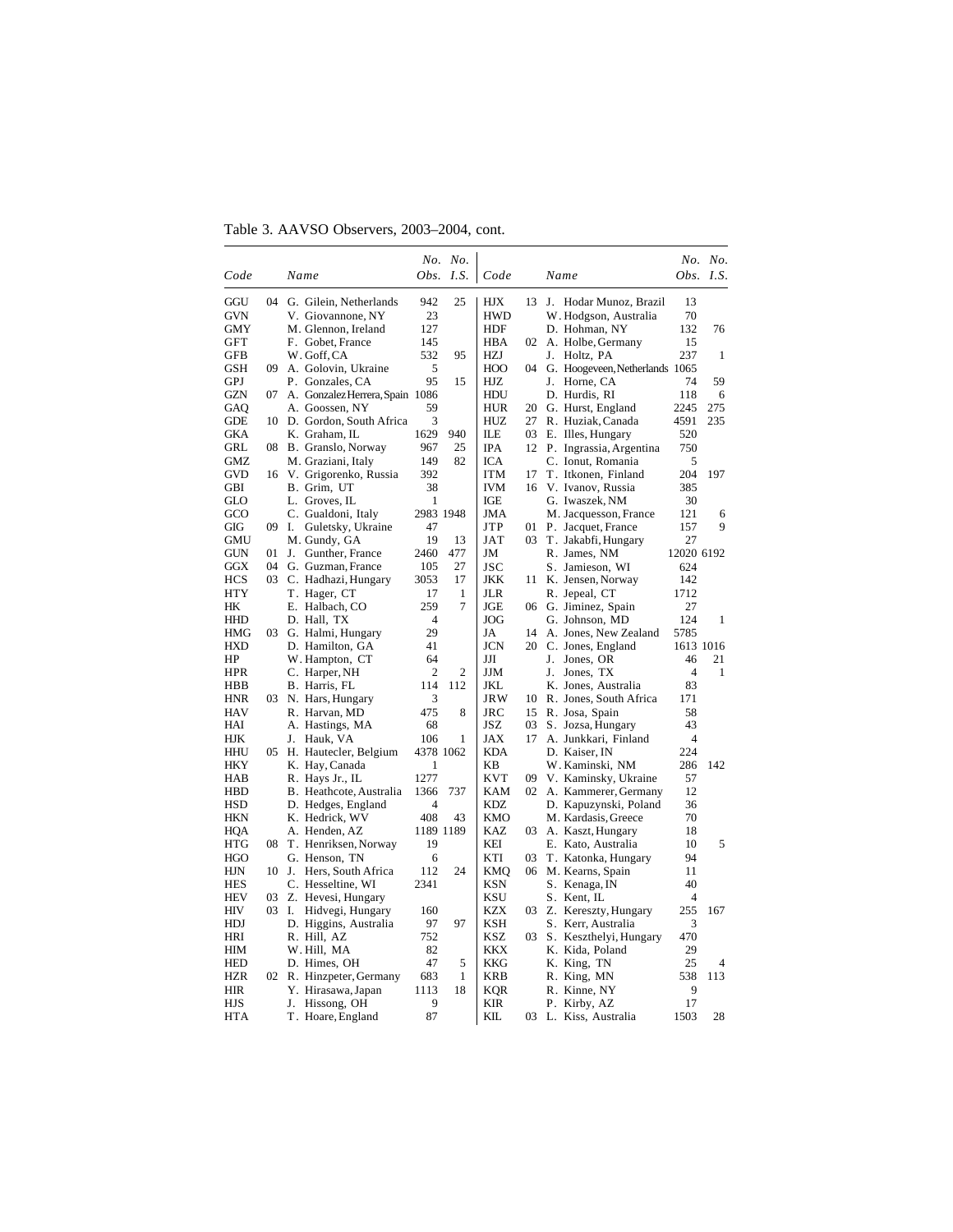Table 3. AAVSO Observers, 2003–2004, cont.

|                          |    |                                            |           | No. No.        |            |          |                                          |                | No. No.     |
|--------------------------|----|--------------------------------------------|-----------|----------------|------------|----------|------------------------------------------|----------------|-------------|
| Code                     |    | Name                                       | Obs.      | I.S.           | Code       |          | Name                                     |                | Obs. $I.S.$ |
| KMM                      | 09 | M. Kititsa, Ukraine                        | 66        |                | <b>LGO</b> |          | G. Lilley, GA                            | 6              |             |
| KGE                      | 08 | G. Klingenberg, Norway                     | 12        | 6              | LCI        |          | C. Limbach, WI                           | 295            |             |
| <b>KCH</b>               |    | C. Knapp, WV                               | 101       | 92             | LAI        | 27       | A. Ling, Canada                          | 212            | 29          |
| KPL                      |    | P. Kneipp, LA                              | 120       | $\overline{c}$ | LJQ        |          | J. Linnolt, NY                           | 3              |             |
| KGT                      |    | G. Knight, ME                              | 26        |                | LMK        |          | M. Linnolt, HI                           | 2381 1638      |             |
| KSP                      |    | S. Knight, ME                              | 45        |                | LJX        | 01       | J. Llapasset, France                     | 9              |             |
| KRV                      |    | R. Koff, CO                                | 177       |                | LOB        | 06       | J.<br>Lobo-Rodriguez, Spain              | 12             |             |
| KHL                      |    | M. Kohl, Switzerland                       | 90        |                | <b>LTB</b> |          | T. Lubbers, MN                           | 7              |             |
| KHJ                      |    | H. Koller, Canada                          | 35        |                | LKA        |          | K. Luedeke, NM                           | 69             |             |
| <b>KRS</b>               |    | R. Kolman, IL                              | 2231      | 93             | LMJ        |          | M. Luostarinen, Finland                  | 190            | 3           |
| KMA                      |    | M. Komorous, Canada                        | 2164      | 87             | <b>MFC</b> | 27       | C. MacDonald, Canada                     | 1              |             |
| KMP                      |    | M. Koppelman, MN                           | 1619      | 268            | MDW        |          | W. MacDonald, Canada                     | 1940 1569      |             |
| KSG                      |    | G. Koronis, Greece                         | 9         |                | MBJ        | 27       | J. Mac Rae, Canada                       | 1              |             |
| <b>KOS</b><br><b>KLX</b> | 03 | A. Kosa-Kiss, Romania<br>L. Koscianski, MD | 5301      |                | MMT        | 17<br>09 | M. Maenpaa, Finland                      | 70<br>432      |             |
| KAF                      | 03 | A. Kovacs, Hungary                         | 150<br>42 |                | MFA<br>MQA | 09       | A. Maidyk, Ukraine<br>A. Maidyk, Ukraine | 994            |             |
| KVS                      | 03 | A. Kovacs, Hungary                         | 627       |                | MQN        | 09       | N. Maidyk, Ukraine                       | 8              |             |
| KBV                      | 03 | B. Kovacs, Hungary                         | 10        |                | MZG        | 02       | G. Maintz, Germany                       | 82             |             |
| KGC                      | 03 | G. Kovacs, Hungary                         | 1         |                | MVD        |          | D. Mais, CA                              | 156            |             |
| KGF                      | 03 | G. Kovacs, Hungary                         | 1         |                | MLI        |          | L. Maisler, NY                           | 104            | 5           |
| KVI                      | 03 | I.<br>Kovacs, Hungary                      | 1662      | 176            | MYO        |          | O. Malachov, Russia                      | 13             |             |
| KJU                      | 03 | J. Kovacs, Hungary                         | 27        |                | MQL        |          | S. Mandelli, Italy                       | 25             |             |
| KSR                      | 03 | S. Kovacs, Hungary                         | 2018      | 21             | MPH        |          | J. Manker, NM                            | 62             |             |
| KNN                      | 09 | N. Kovyryov, Ukraine                       | 115       |                | MKE        |          | R. Manske, WI                            | 105            |             |
| <b>KSC</b>               |    | S. Kracenicki, WI                          | 140       |                | <b>MGK</b> |          | G. Maravelias, Greece                    | 19             |             |
| KFK                      |    | F. Krafka, TX                              | 78        |                | MMV        | 09       | M. Marichev, Ukraine                     | 63             |             |
| KTC                      |    | T. Krajci, VA                              | 8112      | 506            | MKW        |          | A. Markiewicz, Poland                    | 1984           |             |
| KWO                      | 02 | W. Kriebel, Germany                        | 1900      | 201            | MBD        |          | B. Markowski, Poland                     | 5              |             |
| KIS                      | 02 | G. Krisch, Germany                         | 1919      | 118            | MXS        | 03       | S. Marosi, Hungary                       | 667            |             |
| KTZ                      |    | T. Krzyt, Poland                           | 1334      | 55             | MYC        |          | C. Martin, NE                            | 27             | 3           |
| KUC                      | 01 | S. Kuchto, France                          | 207       |                | MQT        | 03       | M. Martinecz, Hungary                    | $\overline{4}$ |             |
| <b>KBE</b>               |    | B. Kulbaba, Canada                         | 8         |                | MMG        |          | M. Martinengo, Italy                     | 79             | 16          |
| KZQ                      | 03 | Z. Kuli, Hungary                           | 111       |                | MQJ        |          | J. Martins, Portugal                     | 6              |             |
| KMI                      | 16 | M. Kuzmin, Russia                          | 1         |                | MRX        | 02       | H. Marx, Germany                         | 1033           | 105         |
| KYU                      | 09 | Y. Kuznetsov, Ukraine                      | 1         |                | MKY        | 09       | K. Maslennikova, Ukraine                 | 68             |             |
| LCR                      | 15 | C. Labordena, Spain                        | 216       |                | MN         |          | H. Mason, OR                             | 40             |             |
| LCJ                      | 06 | J. Lacruz, Spain                           | 3         | 3              | MAV        | 16       | D. Matsnev, Russia                       | 214            | 68          |
| LDJ                      | 14 | D. Lane, Canada                            | 1         | 1              | MTH        |          | H. Matsuyama, Australia 4537 1043        |                |             |
| LTO                      | 02 | T. Lange, Germany                          | 1508      |                | MTM        |          | M. Mattei, MA                            | 2              | 1           |
| LAB                      |    | B. Laurent, France<br>J.                   | 2<br>29   | 4              | MAZ        |          | M. Mazurek, CA<br>J.                     | 43             | 40          |
| LJJ<br>LZT               |    | Laurent, France<br>T. Lazuka, IL           | 1172      |                | MXY<br>MDP |          | McClusky, TX<br>P. McDonald, Canada      | 280<br>641     | 24          |
| LEB                      | 01 | R. Lebert, France                          | 267       |                | MGH        | 20       | H. McGee, England                        | 3092 2029      |             |
| LMT                      |    | M. Legutko, Poland                         | 216       |                | MGG        |          | G. McGinnis, WA                          | $\overline{4}$ |             |
| LDI                      |    | D. Lehmann, Germany                        | 7         |                | MCI        |          | B. McInnerny, England                    | 84             |             |
| LAE                      |    | A. Leighton, England                       | 3         |                | MVO        |          | V. Medvedev, Russia                      | 36             |             |
| <b>LKM</b>               |    | K. Lemke, Canada                           | 63        |                | <b>MED</b> | 20       | K. Medway, England                       | 1190           |             |
| LNZ                      |    | G. Lenz, LA                                | 10        |                | MLV        | 27       | L. Meier, Canada                         | 13             |             |
| LJL                      |    | J.<br>Leonard, IL                          | 22        |                | MMB        | 04       | M. Meiling, Netherlands                  | 13             |             |
| LSI                      |    | S. Leonini, Italy                          | 6         |                | MVS        | 27       | S. Meister, Germany                      | 14             |             |
| $_{\rm LJP}$             |    | Leppert, ND<br>J.                          | 5         |                | MНI        |          | H. Menali, MA                            | 849            |             |
| LNL                      |    | N. Lerner, CA                              | 3         |                | MHY        |          | H. Mendt, Venezuela                      | 15             |             |
| <b>LEV</b>               |    | A. Leveque, CA                             | 130       |                | MXD        |          | D. Messier, CT                           | 4165           | 808         |
| <b>LVY</b>               |    | D. Levy, AZ                                | 94        | 90             | MTK        |          | T. Michalik, VA                          | 439            | 89          |
| LIW                      |    | W. Liller, Chile                           | 7         |                | MOK        | 11 -     | O. Midtskogen, Norway                    | 1264           | 140         |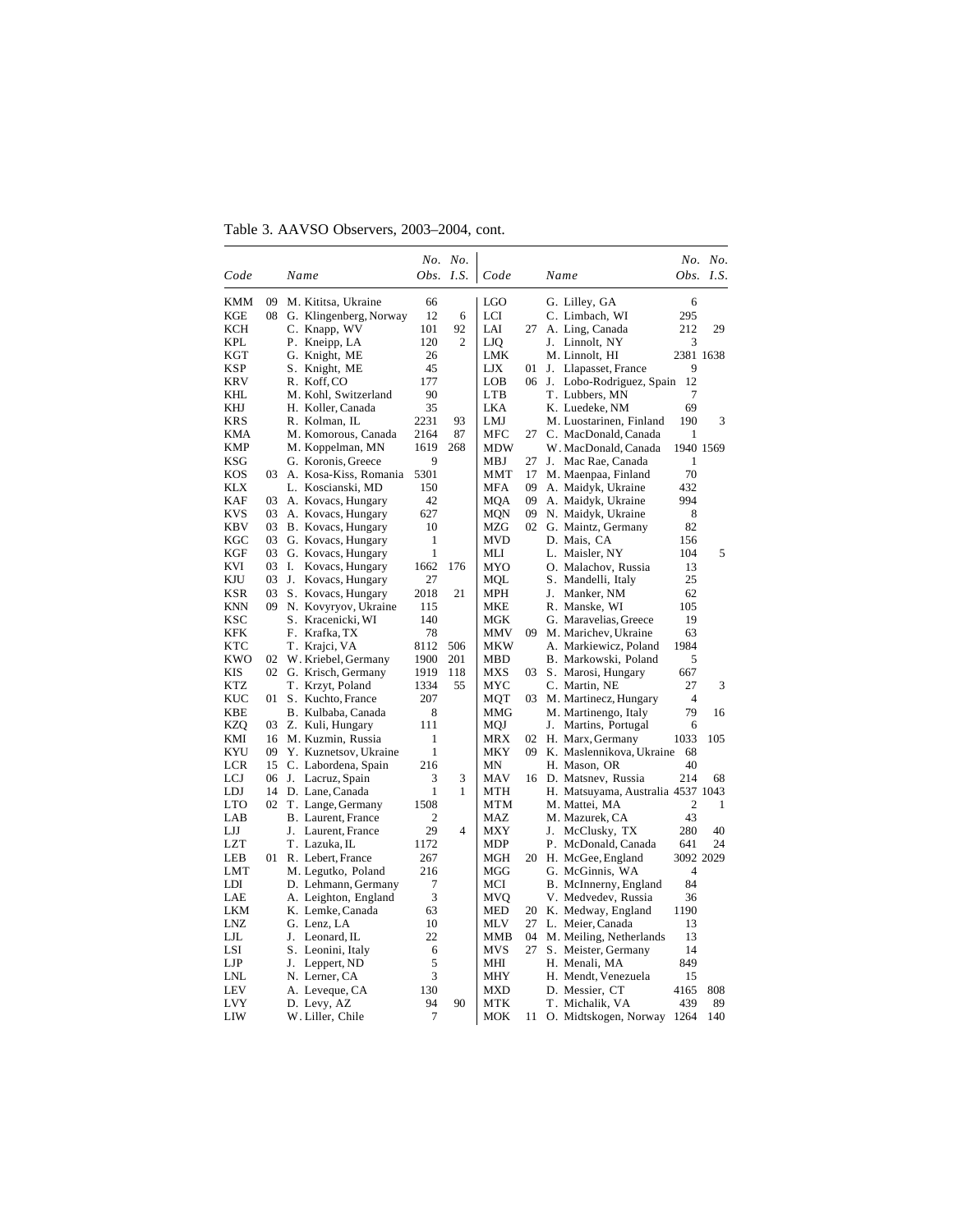Table 3. AAVSO Observers, 2003–2004, cont.

|            |    |                                   |                | No. No.      |            |    |                           |                | No. No. |
|------------|----|-----------------------------------|----------------|--------------|------------|----|---------------------------|----------------|---------|
| Code       |    | Name                              | Obs.           | I.S.         | Code       |    | Name                      | Obs.           | I.S.    |
| <b>MXM</b> |    | M. Mifsud, Malta                  | 117            | 20           | <b>PTQ</b> |    | T. Parson, MN             | 506            | 216     |
| MVM        |    | M. Millar, Canada                 | 19             |              | PJJ        | 15 | Pastor, Spain<br>J.       | 37             |         |
| <b>MXG</b> |    | C. Miller, IN                     | $\overline{4}$ | $\mathbf{1}$ | <b>PSP</b> |    | P. Pastore, NY            | 3              |         |
| <b>MZS</b> | 03 | A. Mizser, Hungary                | 1502           | 17           | <b>PMY</b> |    | M. Paulson, Canada        | $\tau$         |         |
| MZI        |    | 03 C. Mizser, Hungary             | 11             |              | <b>PKV</b> |    | K. Paxson, TX             | 40             |         |
| MCE        |    | E. Mochizuki, Japan               | 14             |              | PN         |    | A. Pearlmutter, MA        | 15             |         |
| MQD        | 03 | M. Mod, Hungary                   | $\overline{2}$ |              | PTI        |    | N. Peattie, CA            | 20             |         |
| MRV        |    | R. Modic, OH                      | 202            | 39           | PEI        | 11 | E. Pedersen, Denmark      | 111            | 10      |
| MOU        | 15 | Molina, Spain<br>J.               | 30             |              | PWD        |    | W. Pellerin, TX           | 14             |         |
| MOL        |    | Molnar, VA<br>J.                  | 247            |              | PIV        |    | I.<br>Peretto, Italy      | 384            | 1       |
| <b>MPV</b> |    | 03 P. Molnar, Hungary             | 2204           |              | <b>PVA</b> | 27 | V. Petriew, Canada        | 643            | 371     |
| MMW        |    | M. Momose, Japan                  | 109            |              | <b>PXR</b> | 20 | R. Pickard, England       | 260            |         |
| MLF        | 10 | L. Monard, South Africa 2785 2726 |                |              | PBN        |    | B. Pickett, Australia     | 12             |         |
| MHC        | 12 | C. Montalvo, Peru                 | 20             | 1            | <b>PTZ</b> | 02 | J. Pietz, Germany         | $\mathbf{1}$   |         |
| MOI        | 01 | E. Morillon, France               | 3544           | 49           | PHT        |    | H. Pinkston, VA           | $\overline{7}$ |         |
| <b>MOW</b> |    | W. Morrison, Canada               | 4999           | 272          | <b>PMZ</b> | 15 | M. Pinto, Spain           | 26             |         |
| MDA        |    | A. Morton, WA                     | 51             | 51           | PIJ        | 03 | J.<br>Piriti, Hungary     | 716            |         |
| <b>MVZ</b> | 03 | J. Morvai, Hungary                | 1              |              | <b>PPL</b> |    | P. Plante, OH             | 137            |         |
| <b>MMP</b> | 10 | Mostert, South Africa<br>J.       | 14             |              | <b>PPZ</b> |    | P. Plaszczyk, Poland      | 334            | 1       |
| MHR        | 13 | R. Mota Das Chagas, Brazil        | $\overline{2}$ |              | PJP        | 10 | J. Plomp, South Africa    | 23             |         |
| MMH        |    | M. Muciek, Poland                 | 12             |              | PAW        |    | A. Plummer, Australia     | 2919           |         |
| MKH        |    | S. Mukherjee, India               | 27             |              | AST        |    | 12 R. Podesta, Argentina  | 101            |         |
| <b>MDU</b> |    | D. Mulinski, Poland               | 52             |              | <b>PRX</b> |    | R. Poklar, AZ             | 444            |         |
| MMU        |    | M. Munkacsy, RI                   | 2519           | 566          | <b>PRS</b> |    | R. Poleski, Poland        | 45             |         |
| <b>MUY</b> | 05 | E. Muyllaert, Belgium             | 17144 9473     |              | <b>PMO</b> | 10 | M. Poll, South Africa     | 107            |         |
| NZO        | 03 | Z. Nagy, Hungary                  | 70             | 1            | <b>PVR</b> | 03 | V. Polozun, Hungary       | 1              |         |
| <b>NDQ</b> |    | D. Naillon, France                | 620            | 72           | <b>PWR</b> |    | R. Powaski, OH            | 17             |         |
| NDA        |    | D. Nance, AL                      | 3              |              | <b>POX</b> |    | M. Poxon, England         | 147            | 20      |
| NIX        | 14 | P. Nelson, Australia              | 8010 1762      |              | <b>PYG</b> |    | G. Poyner, England        | 8833 6472      |         |
| NJO        |    | 02 J.<br>Neumann, Germany         | 229            |              | <b>PDO</b> |    | D. Pray, RI               | 7              | 1       |
| NVT        |    | V. Nevski, Belarus                | 7              | 1            | PAH        |    | A. Price, MA              | 181            | 72      |
| NMI        |    | M. Nicholas, AZ                   | 2028           | 644          | <b>PDO</b> | 01 | D. Proust, France         | 38             |         |
| <b>NGM</b> | 15 | G. Nieto, Spain                   | 221            |              | PDT        |    | D. Prusaitis, WI          | 14             |         |
| <b>NFD</b> | 04 | F. Nieuwenhout, Netherlands 714   |                | 412          | PUJ        |    | 06 F. Pujol, Spain        | 692            | 158     |
| NKL        |    | K. Nuber, Germany                 | 12             |              | PCH        |    | C. Pullen, CA             | 1007           | 328     |
| <b>OCN</b> | 27 | S. O'Connor, Canada               | 8              |              | PFR        | 03 | F. Puskas, Hungary        | 17             |         |
| ONJ        |    | J.<br>O'Neill, Ireland            | 55             | $\mathbf{1}$ | <b>PSY</b> |    | S. Pyatih, Belarus        | 122            |         |
| OIK        |    | I.<br>Okonkwo, MO                 | 29             |              | OFI        | 05 | F. Questier, Belgium      | 9              |         |
| OAR        |    | A. Oksanen, Finland               | 3131           | 909          | ONK        | 20 | N. Quinn, England         | 843            |         |
| <b>OOV</b> | 09 | O. Olkhovska, Ukraine             | 32             |              | RKE        | 02 | K. Raetz, Germany         | 470            |         |
| OHJ        | 03 | H. Olle, Hungary                  | 22             |              | <b>RWA</b> |    | W. Rauscher, PA           | 257            | 6       |
| ODG        |    | D. Ondich, MN                     | 20             |              | RZS        | 03 | Z. Reiczigel, Hungary     | 208            |         |
| <b>OSW</b> |    | W. Osborn, MI                     | $\overline{4}$ | 2            | REP        | 24 | P. Reinhard, Austria      | 392            |         |
| OJR        | 06 | J.<br>Osorio, Spain               | 2145           | 648          | <b>RFP</b> | 13 | P. Reis-Fernandes, Brazil | 66             |         |
| <b>OPR</b> |    | P. Ossowski, Poland               | 14             |              | <b>RWG</b> | 02 | W. Renz, Germany          | 586            | 14      |
| OIJ        |    | J.<br>Ott, CO                     | 1              | 1            | <b>RXM</b> | 03 | M. Repas, Hungary         | 1              |         |
| <b>OJS</b> |    | Ott, KY<br>J.                     | 116            |              | RMQ        |    | M. Reszelski, Poland      | 404            | 93      |
| <b>OCR</b> | 05 | C. Otten, Belgium                 | 1157           | 1            | <b>RNA</b> | 03 | N. Rezsabek, Hungary      | 154            |         |
| <b>PPK</b> | 17 | P. Paakkonen, Finland             | 774            | 442          | RJG        |    | J.<br>Ribeiro, Portugal   | 3482           |         |
| PJC        |    | Palmisano, AZ<br>J.               | 2              |              | RIX        | 14 | T. Richards, Australia    | 5751 4859      |         |
| PPC        | 03 | P. Papics, Hungary                | 59             |              | <b>RPB</b> |    | P. Richwine, AZ           | 114            |         |
| PCC        | 18 | R. Papini, Italy                  | 382            |              | <b>RQ</b>  |    | C. Ricker, MI             | 22             |         |
| <b>PSO</b> | 03 | S. Papp, Hungary                  | 45             | 2            | RRZ        | 03 | R. Ricza, Hungary         | 956            |         |
| <b>PPS</b> | 03 | S. Papp, Hungary                  | 3891           | 413          | <b>RCW</b> |    | C. Robertson, KS          | 918            |         |
| <b>PVN</b> | 03 | V. Papp, Hungary                  | 13             |              | RSE        |    | S. Robinson, MD           | 1193           | 814     |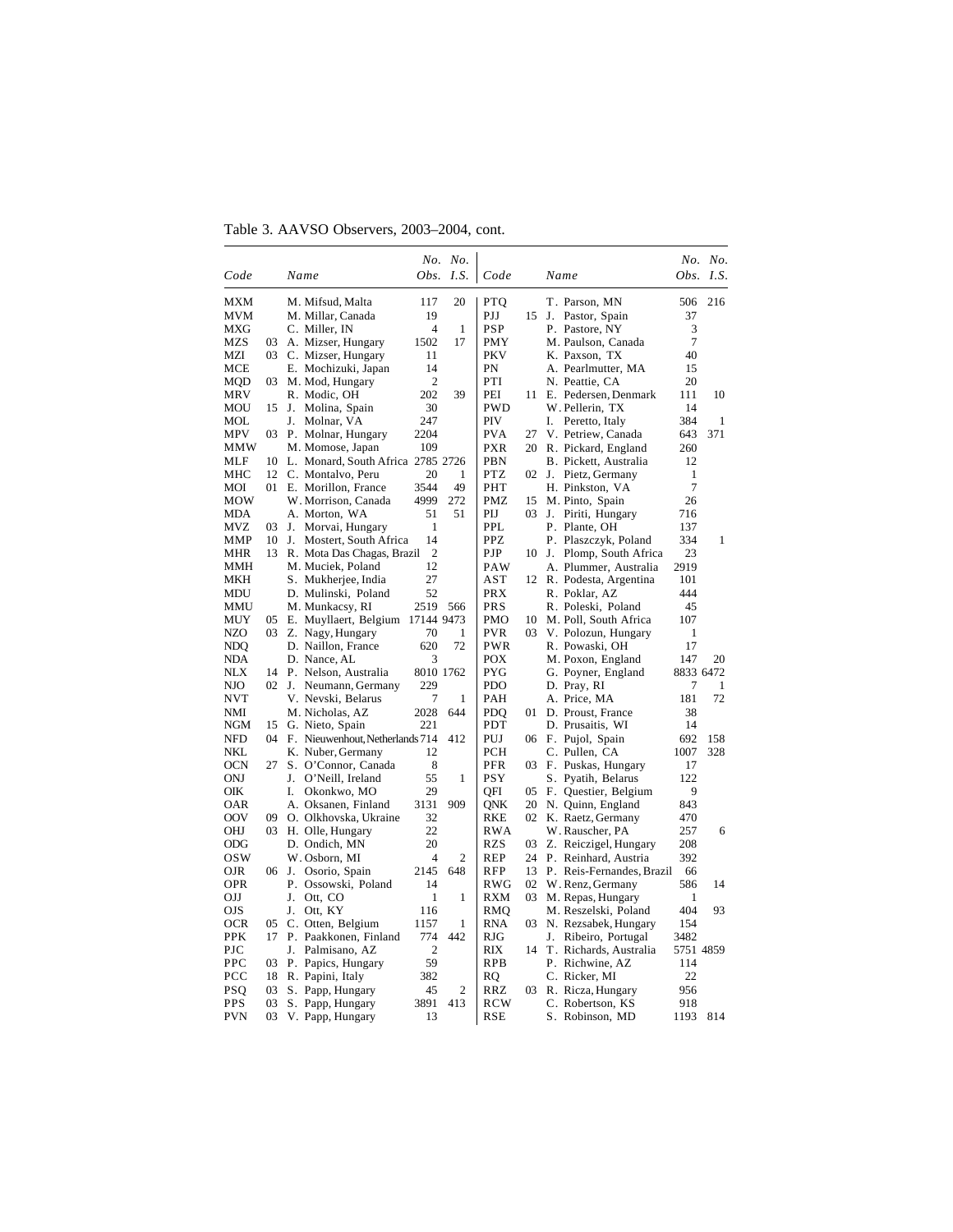Table 3. AAVSO Observers, 2003–2004, cont.

|            |    |    |                                      |                | No. No.<br>Obs. I.S. |            |     |                                               |                | No. No.             |
|------------|----|----|--------------------------------------|----------------|----------------------|------------|-----|-----------------------------------------------|----------------|---------------------|
| Code       |    |    | Name                                 |                |                      | Code       |     | Name                                          |                | Obs. I.S.           |
| RAX        | 15 |    | A. Roca, Spain                       | 14             |                      | SBI        | 03. | B. Sipocz, Hungary                            | 224            |                     |
| RJX        | 01 | J. | Roca, France                         | 60             |                      | SYI        |     | E. Skrzynecki, Poland                         | 185            |                     |
| RZD        | 06 |    | D. Rodriguez, Spain                  | 185            | 135                  | svo        | 09  | V. Slusarenko, Ukraine                        | 23             |                     |
| RMU        | 07 |    | M. Rodriguez Marco, Spain 134        |                | 1                    | SJX        | 10  | J. Smit, South Africa                         | 1192           |                     |
| RJA        | 01 |    | J. Rohart, France                    | 118            |                      | SHA        |     | H. Smith, MI                                  | 82             | 4                   |
| ROG        |    |    | G. Ross, MI                          | 107            | 67                   | SJE        |     | J. Smith, CA                                  | 78             |                     |
| RGN        |    |    | G. Rossi, Italy                      | 125            |                      | STL        |     | M. Smith, NM                                  | 144            |                     |
| RGL        | 21 |    | G. Rotem, Israel                     | 10             | $\overline{2}$       | SUI        |     | R. Smith, England                             | 504            |                     |
| RO         |    | J. | Rousom, Canada                       | 1              |                      | <b>SKA</b> | 16  | K. Sokolovsky, Russia                         | 24             |                     |
| RR         |    |    | R. Royer, CA                         | 306            | 131                  | SBV        | 03  | B. Somosvari, Hungary                         | 9              |                     |
| RMZ        | 03 |    | M. Rozsahegyi, Hungary               | 13             |                      | SBX        |     | A. Sonka, Romania                             | 2179           | 4<br>$\overline{c}$ |
| RPH<br>REM |    |    | H. Rumball-Petre, CA                 | 16<br>126      |                      | SSZ<br>SYP |     | 03 Z. Soos, Hungary                           | 46<br>18       |                     |
| RTH        |    |    | E. Rumbo, Australia                  | $\mathbf{2}$   | 3                    | sow        | 17  | P. Soron, Canada                              | 107            |                     |
| RSV        |    |    | T. Rutherford, TN                    | $\mathbf{1}$   |                      | SOI        |     | J. Sorvari, Finland                           | 8              |                     |
| soc        |    |    | S. Ryan, Ireland<br>R. Sager, NY     | 12             | 5                    | swo        | 13  | M. Soukup, TX<br>W. Souza, Brazil             | 251            |                     |
| SJQ        |    |    | A. Sajtz, Romania                    | 3947           |                      | SQY        |     | M. Spearman, TX                               | 39             |                     |
| SSU        |    |    | S. Sakuma, Japan                     | 1389           | 127                  | SJZ        |     | J. Speil, Poland                              | 2330           | 1                   |
| SVP        | 15 |    | V. Sallares Pujol, Spain             | 58             |                      | SXR        | 03  | M. Sragner Keszthelyi,                        |                |                     |
| SAH        |    |    | G. Samolyk, WI                       | 12571          | 1                    |            |     | Hungary                                       | 13             |                     |
| SNN        |    | J. | Sanford, CA                          | 4              | 1                    | SBH        |     | B. Standifer Jr., TN                          | 150            | 55                  |
| SXY        |    |    | A. Sankowski, Poland                 | 1083           |                      | SYW        |     | W. Stansley, NJ                               | 7              |                     |
| <b>STC</b> |    |    | G. Santacana, PR                     | 46             |                      | <b>STR</b> |     | R. Stanton, CA                                | 22             | 20                  |
| SKI        |    |    | 03 K. Sarneczky, Hungary             | 212            |                      | SDB        |     | D. Starkey, IN                                | 4682 1709      |                     |
| SGE        |    |    | G. Sarty, Canada                     | 477            | 92                   | <b>STF</b> |     | G. Stefanopoulos, Greece                      | 145            |                     |
| SSQ        |    |    | R. Sass, NM                          | 237            |                      | STI        |     | P. Steffey, FL                                | 112            | 1                   |
| SVA        |    |    | A. Saw, Australia                    | 24             |                      | <b>SVR</b> |     | R. Stencel, CO                                | 22             |                     |
| SFI        |    |    | T. Scarmato, Italy                   | 12             | 3                    | SET        |     | C. Stephan, OR                                | 1513           |                     |
| SXK        |    |    | 02 M. Schabacher, Germany            | 110            |                      | SRB        |     | R. Stine, CA                                  | 2745           | 414                 |
| SDY        |    |    | 02 D. Scharnhorst, Germany           | 459            | 317                  | STQ        |     | N. Stoikidis, Greece                          | 306            |                     |
| SFS        |    |    | S. Schiff, VA                        | 41             |                      | SDI        |     | D. Storey, England                            | 111            | 13                  |
| SPK        |    |    | P. Schmeer, Germany                  | 99             | 34                   | SDV        |     | D. Stotz, TX                                  | 8              | 2                   |
| <b>SHV</b> | 03 |    | A. Schmidt, Hungary                  | 220            | 16                   | SFU        |     | M. Streamer, Australia                        | 48             |                     |
| SWU        | 04 |    | W. Schmidt, Netherlands              | 33             |                      | SHZ        |     | 02 H. Struever, Germany                       | 50             |                     |
| SVZ        | 03 |    | Z. Schmidt, Hungary                  | 35             |                      | SRX        | 14  | R. Stubbings, Australia                       | 7052 6203      |                     |
| SQR        |    |    | R. Schmude, GA                       | 23             |                      | SBB        |     | E. Stubblefield, VA                           | 2              |                     |
| SUF        |    |    | C. Schneider, CA                     | 157            | $\overline{2}$       | SUK        |     | M. Stuka, CA                                  | 31             |                     |
| SQE        |    |    | R. Schoenstene, IL                   | 210            |                      | SAC        | 02  | A. Sturm, Germany                             | 214            |                     |
| SHX        |    |    | 02 H. Schubert, Germany              | 43             |                      | SUQ        |     | A. Sucker, Germany                            | 25             | 2                   |
| SYU        |    |    | 02 M. Schubert, Germany              | 220            |                      | SUS        |     | D. Suessmann, Germany 1308                    |                |                     |
| SCZ        |    |    | 01 E. Schweitzer, France             | 225            |                      | SUH        |     | M. Suhovecky, IN                              | 3              |                     |
| SFG        |    | J. | Scipien, Poland                      | 7<br>82        |                      | SQC<br>SWV |     | C. Suslavage, CA                              | 30<br>452      |                     |
| sow<br>SIV |    |    | W. Selvig, Canada                    | 6681           |                      | <b>SSW</b> |     | D. Swann, TX                                  |                |                     |
| SDF        |    | I. | Sergey, France<br>D. Shackleford, CA | 137            |                      | SDX        |     | S. Swierczynski, Poland 3481<br>D. Sworin, CA | 28             | 1                   |
| SHS        |    |    | S. Sharpe, ME                        | 2543           | 57                   | SVB        | 03  | B. Szabo, Hungary                             | $\overline{2}$ |                     |
| <b>SDP</b> |    |    | D. Sharples, NY                      | 12             |                      | <b>SYY</b> | 03  | E. Szabo, Hungary                             | 1              |                     |
| SSA        |    |    | A. Sharpless, WA                     | 107            |                      | SFX        | 03  | T. Szalai, Hungary                            | 12             |                     |
| SVV        |    |    | V. Shchukin, Russia                  | 617            |                      | SAO        | 03. | A. Szauer, Hungary                            | 276            |                     |
| SYC        | 27 |    | C. Sheppard, Canada                  | 118            |                      | SXB        |     | M. Szczerba, Poland                           | 12             |                     |
| SHW        |    |    | W. Sherman, TX                       | 68             |                      | SYV        | 03  | P. Szekely, Hungary                           | 598            |                     |
| SQH        | 13 |    | R. Shida, Brazil                     | 2              |                      | SFF        | 03  | T. Szekffy, Hungary                           | 4              |                     |
| SGQ        |    |    | C. Sigismondi, Italy                 | $\overline{2}$ |                      | SNO        | 03  | L. Szentasko, Hungary                         | 5              | 2                   |
| SNE        |    |    | N. Simmons, WI                       | 1137           | $\overline{2}$       | SFQ        | 03  | T. Szentasko, Hungary                         | 1              |                     |
| <b>SXN</b> |    |    | M. Simonsen, MI                      | 7307 5354      |                      | TDB        |     | D. Taylor, Canada                             | 1881 1149      |                     |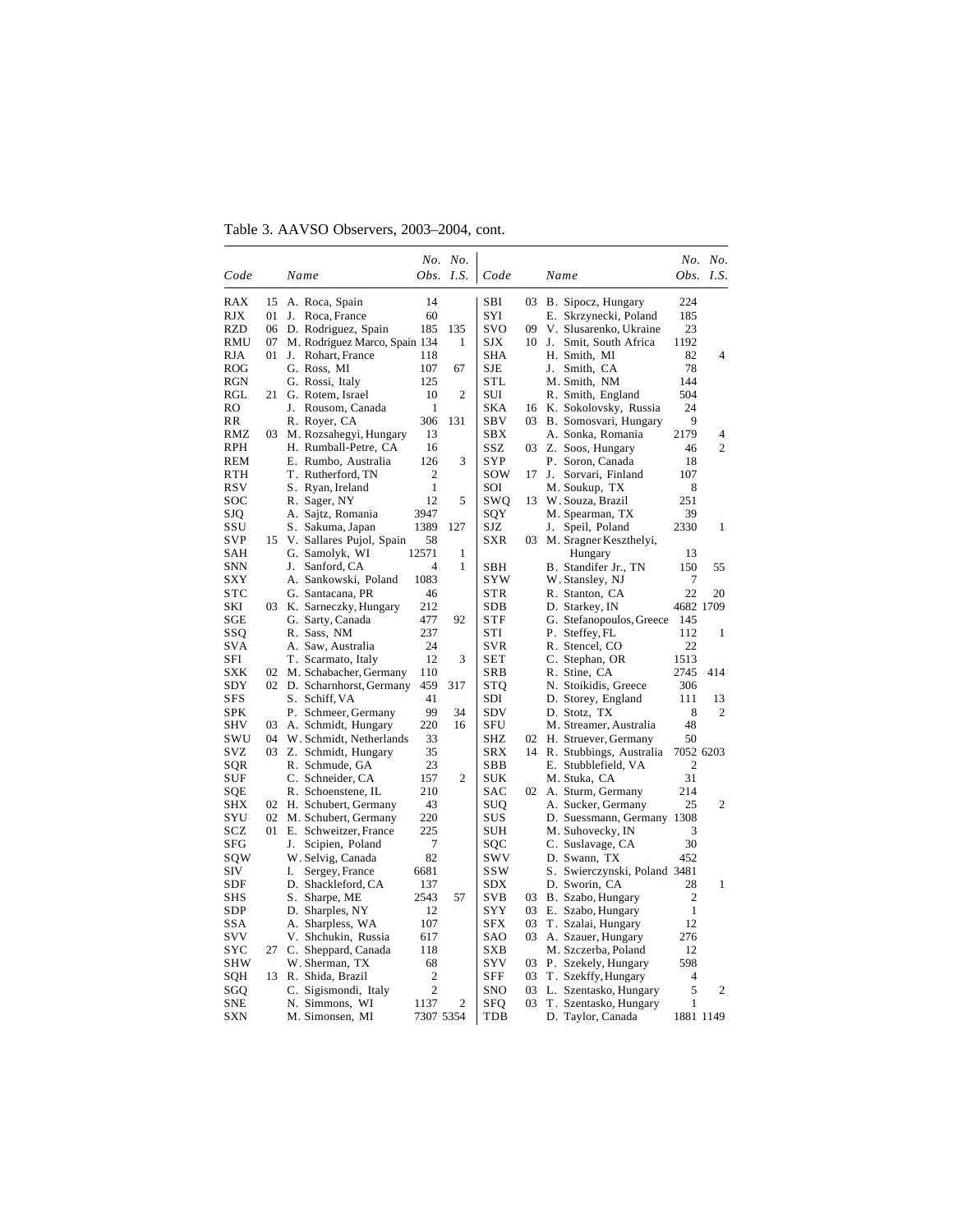Table 3. AAVSO Observers, 2003–2004, cont.

| Code         |    |                              |                | No. No.   |            |     |    |                                   |                | No. No.        |
|--------------|----|------------------------------|----------------|-----------|------------|-----|----|-----------------------------------|----------------|----------------|
|              |    | Name                         |                | Obs. I.S. | Code       |     |    | Name                              |                | Obs. $I.S.$    |
| TMT          |    | M. Templeton, MA             | 104            | 29        | <b>VFK</b> | 02  |    | F. Vohla, Germany                 | 6903           |                |
| TJV          | 01 | Temprano, Spain<br>J.        | 407            |           | VOL        |     |    | W. Vollmann, Austria              | 371            | 9              |
| <b>TPS</b>   | 03 | Ι.<br>Tepliczky, Hungary     | 392            |           | VYV        | 09  |    | Y. Vovk, Ukraine                  | 66             |                |
| TDI          |    | D. Terrell, CO               | 60             |           | WGR        |     |    | G. Walker, MA                     | 821            | 358            |
| <b>TTU</b>   |    | T. Tezel, Turkey             | 9              |           | WAJ        |     | J. | Waller, OK                        | 384            |                |
| TGG          |    | W. Thomas, CA                | 166            | 47        | WBY        |     |    | B. Walter, TX                     | 22             | 21             |
| THR          |    | R. Thompson, Canada          | 451            |           | WHN        | 03  |    | H. Walter, Hungary                | 18             |                |
| THU          | 01 | B. Thouet, France            | 116            |           | WJX        |     |    | J. Wan, Australia                 | 1              |                |
| <b>TKK</b>   | 17 | K. Tikkanen, Finland         | 51             |           | WPT        | 10  |    | P. Wedepohl, South Africa 434     |                |                |
| TPE          | 17 | P. Tikkanen, Finland         | 443            | 327       | WEI        |     |    | D. Weier, WI                      | 417            | 14             |
| TIA          | 03 | A. Timar, Hungary            | 32             |           | WDZ        |     |    | D. Wells, TX                      | 447            | 141            |
| $_{\rm TST}$ |    | S. Toothman, MI              | $\overline{4}$ |           | wс         |     |    | R. Wend, IL                       | 31             |                |
| <b>TZK</b>   | 03 | Z. Torok, Hungary            | $\overline{c}$ |           | wwo        | 02  |    | W. Wenzel, Germany                | 10             |                |
| TTK          | 03 | K. Toth, Hungary             | 103            |           | WEF        |     |    | F. West, MD                       | 810            |                |
| <b>TSC</b>   |    | S. Tracy, CT                 | 108            | 63        | WJD        |     | J. | West, KS                          | 975            | 39             |
| TRF          |    | C. Trefzger, Switzerland     | 123            | 65        | WDT        |     |    | D. Wetherington, FL               | 1              |                |
| <b>TBX</b>   |    | 14 B. Tregaskis, New Zealand | 3              |           | WAH        |     |    | A. Whiting, AZ                    | 62             |                |
| TJC          |    | Truax, MI<br>J.              | 5              |           | WMN        |     |    | M. Whitten, TX                    | 2              |                |
| TXA          |    | A. Tudorica, Romania         | 92             |           | WPK        |     |    | P. Wiggins, UT                    | 20             |                |
| TAJ          | 09 | A. Tumanova, Ukraine         | 131            |           | WJO        |     | J. | Wilder, CA                        | 3              |                |
| <b>TTO</b>   | 27 | T. Tuomi, Canada             | 1              |           | WI         |     |    | D. Williams, IN                   | 1233           | $\overline{4}$ |
| <b>TYS</b>   |    | R. Tyson, NY                 | 411            |           | WPX        | 14  |    | P. Williams, Australia 10951 1868 |                |                |
| <b>UAN</b>   | 03 | A. Uhrin, Hungary            | 302            |           | WRX        |     |    | R. Williams, MI                   | 27             | 14             |
| VFR          | 01 | F. Vaclic, Czech Republic    | 64             |           | <b>WSN</b> |     |    | T. Wilson, WV                     | 511            | 81             |
| VLN          | 01 | L. Vadrot, France            | 9              |           | WWJ        |     |    | W. Wilson, England                | 813            | 13             |
| <b>VST</b>   |    | S. Valentini, Italy          | 190            | 55        | WCP        |     |    | C. Windisch, Germany              | 100            |                |
| <b>BVE</b>   | 04 | E. Van Ballegoij,            |                |           | WBE        |     |    | B. Winkelman, OK                  | 35             |                |
|              |    | Netherlands                  | 1783           | 66        | WKM        |     |    | M. Wiskirken, WA                  | $\overline{2}$ |                |
| <b>VDL</b>   | 05 | J. Van Der Looy,             |                |           | WUL        |     |    | 02 U. Witt, Germany               | 82             |                |
|              |    | Belgium                      | 4176           |           | WRZ.       |     |    | R. Wlodarczyk, Poland             | 227            |                |
| VDE          | 04 | E. Van Dijk, Netherlands 415 |                | 18        | WJC        |     | J. | Wojcik, NY                        | 21             | 1              |
| VNL          | 05 | F. Van Loo, Belgium          | 350            | 10        | WRU        |     |    | R. Wolfe, OH                      | 23             |                |
| VMT          | 05 | T. Vanmunster,               |                |           | wsv        |     |    | S. Wolfe, OH                      | 27             |                |
|              |    | Belgium                      | 24235 12749    |           | WJM        |     | J. | Wood, CA                          | 83             |                |
| VPJ          |    | J.<br>Van Poucker, MI        | 12             | 7         | WPF        |     |    | P. Wright, MN                     | 99             |                |
| VSD          | 05 | D. Vansteelant, Belgium      | 50             |           | WUB        | 04  |    | E. Wubbena, Netherlands           | 42             | $\overline{c}$ |
| VUG          | 04 | G. Van Uden, Netherlands     | 20             |           | <b>YBA</b> |     |    | B. Young, OK                      | 1              |                |
| vws          | 05 | Van Wassenhove,<br>J.        |                |           | YJS        | 27  | J. | Young, Canada                     | 24             |                |
|              |    | Belgium                      | 11             |           | YKA        |     |    | K. Young, CA                      | 3              |                |
| VAU          |    | A. Varanda, Portugal         | 5              |           | YME        |     |    | M. Yutaka, Japan                  | $\mathbf{1}$   |                |
| VED          | 01 | P. Vedrenne, France          | 6823           |           | ZAG        | 03. |    | G. Zajacz, Hungary                | $\overline{2}$ |                |
| VEN          | 03 | Ven, Hungary<br>I.           | 1              |           | ZAD        |     |    | D. Zak, PA                        | 56             |                |
| <b>VET</b>   | 01 | M. Verdenet, France          | 1638           | 894       | <b>ZLT</b> | 03  |    | T. Zalezsak, Australia            | 258            | 20             |
| VIA          | 01 | J. Vialle, France            | 34             |           | ZFL        |     |    | F. Zattera, Italy                 | 26             | 3              |
| VMI          | 01 | M. Vincenzi, Italy           | 154            |           | <b>ZNA</b> | 09  |    | N. Zavgorodnyaya, Ukraine         | 15             |                |
| VII          | 03 | I.<br>Vincze, Hungary        | $\overline{2}$ |           | ZPA        |     |    | P. Zeller. IN                     | 103            |                |
| VQJ          | 01 | J.<br>Vinvent, France        | 27             | 3         | <b>ZDM</b> |     |    | D. Zhdanok, Russia                | 2              |                |
| VJA          | 17 | J.<br>Virtanen, Finland      | 963            | 254       | ZOX        | 09  |    | O. Zholob, Ukraine                | 96             |                |
| VGK          |    | G. Vithoulkas, Greece        | 1459           |           | ZAY        | 09  |    | A. Zhugayevych, Ukraine 116       |                |                |
| VRM          |    | R. Vivaldi, Italy            | 47             |           | ZRE        |     |    | R. Zissell, MA                    | 1215           | 389            |